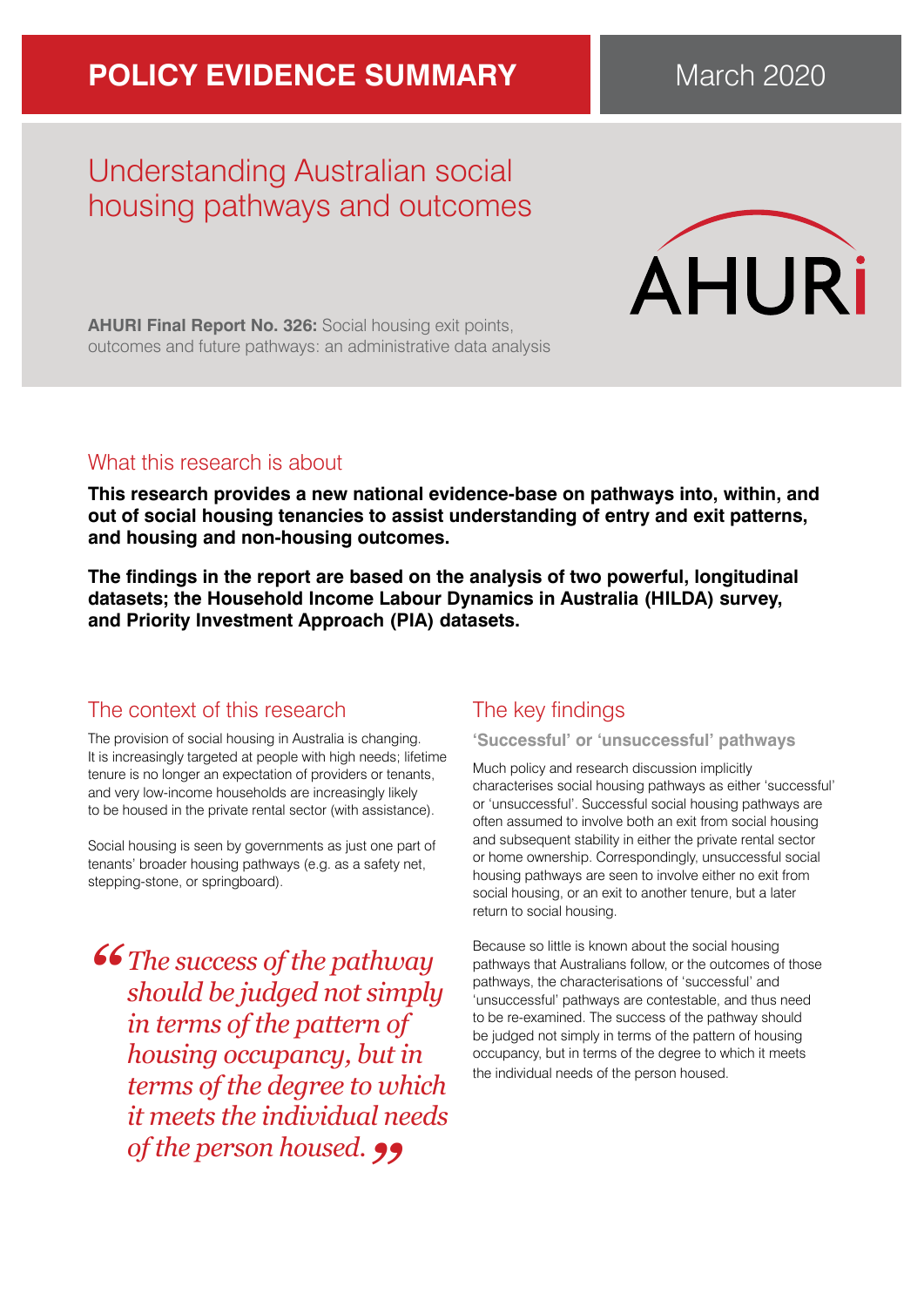#### **Four common social housing pathways (HILDA)**

Analysis of HILDA data from 2000-01 to 2015-16 showed that people who who had lived in social housing at some point during the study period had four common pathway typologies of social housing entry and exit:

- **Stable social housing:** individuals who stayed in social housing throughout.
- **Entered social housing:** individuals who moved into social housing from another tenure and stayed for the remainder of the study period.
- **Exited social housing:** individuals who exited social housing and remained out of the tenure (and did not re-enter).
- **Transitional:** individuals who had moved in and out of social housing at least twice.

Across the entire sample, the most common pathway was transitional. More than 43 per cent of individuals made two or more moves into or out of social housing during the 16 year analysis window. This was slightly higher than the proportion of individuals who had stable social housing (35%). Almost 15 per cent of people had a pattern of entry (followed by stability) to social housing, and a small proportion (6%) exited social housing. **Common Social Housing** 

#### **Common Social Housing Pathway Typologies (HILDA) Pathway Typologies**



#### **Gender**

Women were more likely than men to enter social housing and to have stable social housing pathways. Men were more likely to have a transitional pattern of multiple entries and exits, or to exit.

#### **Age**

Entry and exit patterns also correlated with age. The majority of people aged 15–29 years had a transitional pattern of entry and exit. By comparison, people in the main working ages (30–64 years), and those aged 65–74 years had stable pathways. While a sizeable proportion of older (aged 75 years or more) people entered social housing during the 16 years (34%), many also experienced transitional trajectories, entering and exiting social housing.

#### **Income**

Across all pathways the income distribution was concentrated in the lower end of the distribution. People classified as having a stable social housing trajectory, and those who entered social housing, were especially concentrated within the lower income quintiles. People with transitional or exit pathways were similar in that they had a relatively even distribution across the income quintiles.

#### **Health**

People with stable social housing trajectories and those who entered social housing were almost twice as likely to have a disability or long-term health condition as people who exited or had a transitional pathway.

#### **Household Structure**

Household structure also appears related to entry and exit patterns. For the group classified as exiting social housing, more than three quarters lived in couple households (both with and without children), and only a comparatively small percentage lived alone or were lone parents (5% and 7% respectively). In comparison, people in the stable social housing group were most likely to be lone parents (26%).

#### **Geography**

There were substantial differences between Australian states and territories in the relative dominance of each pattern of entry and exit. Western Australia had a dominance of people with transitional pathways, Tasmania had a dominance of people who entered (and remained) in social housing, and New South Wales and South Australia had a dominance of people in stable social housing.

#### **Comparison of entry/exit social housing pathway prevalence by state**

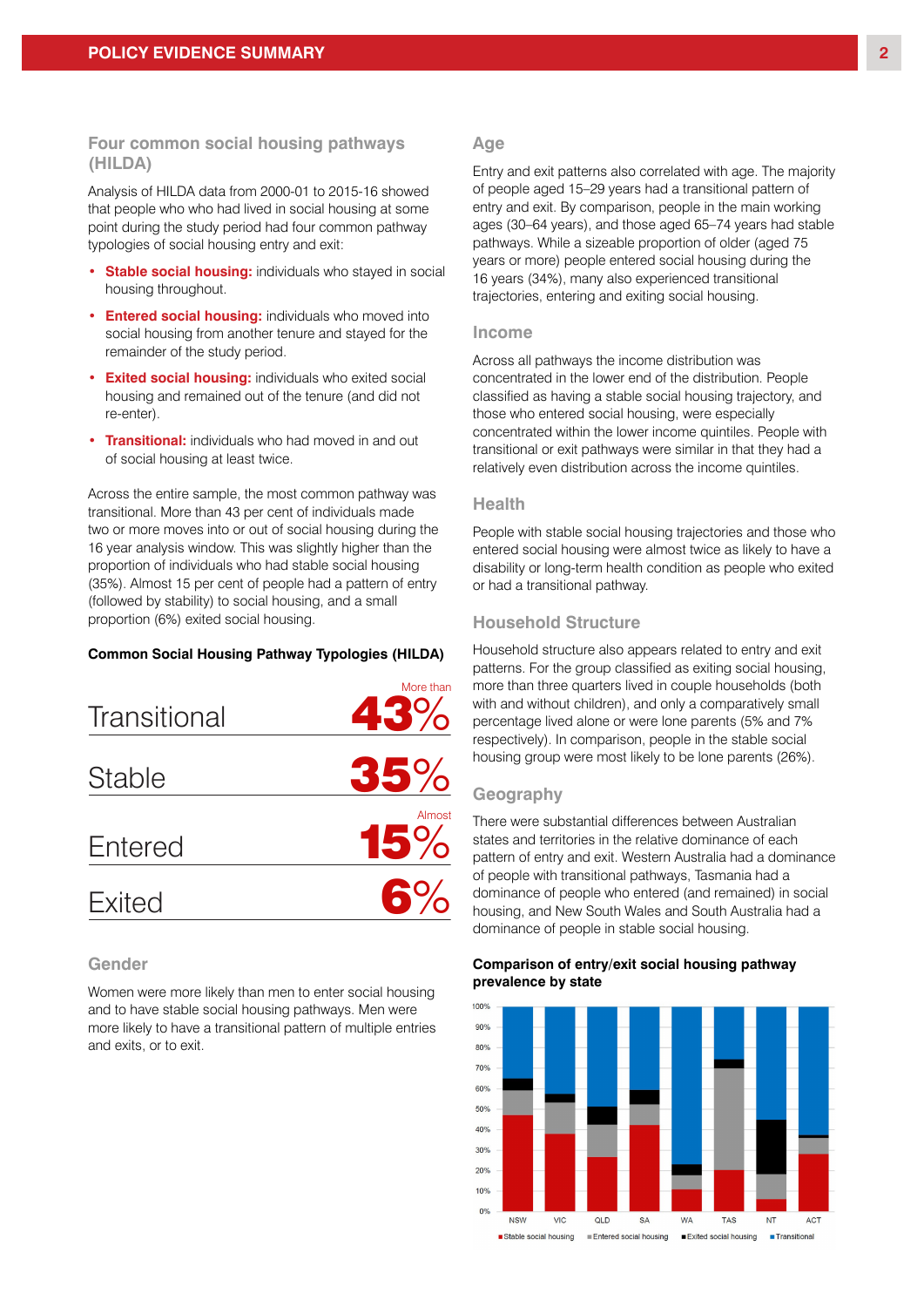#### **Seven entry and exit types (PIA)**

Analysis of the PIA dataset (i.e. measured interactions with Government of 10 million people over 15 years) revealed seven major entry and exit typologies for people who spent some time in social housing between 2000 and 2015:

- The **Stable social tenant** (in social housing continuously) represented the most common pathway. This group was notable in having a higher average age than any other cohort (mean age 60 years). More than 60 per cent of people in this pathway were female. A relatively substantial cohort (36%) were born overseas. Compared to the average of all pathways examined, a comparatively small proportion (6%) of the population were Indigenous, or refugees (less than 2%).
- The **Leavers tenant** (in social housing initially, then exit) was, on average, 10 years younger (mean age 50 years) than the stable social tenant group. Although a similar proportion were female (64%), and refugees (2%), the Indigenous and country

of birth profiles of this cohort were distinct from the Stable social tenant. Indigenous people comprised more than 12 per cent of this cohort, double the proportion among Stable social tenants, but still less than the average for all pathway types. People born overseas (28%) were correspondingly underrepresented compared to average.

- The **New tenant** (out of social housing, then enter) was younger, on average, than both Stable social tenants and Leavers (mean age 48 years). Compared to almost every pathway type, this cohort had the highest proportion of refugees (6%). An above average proportion of this cohort was Indigenous (15%), and almost one-third (32%) were born overseas.
- The **Brief leaver tenant** (in social housing initially, then exit, then re-enter) had a mean age of 47 years, and a slight over representation (compared to average) of females (62%). A majority of this cohort was born in Australia (77%), a relatively small proportion compared to average were refugees (2%), and Indigenous people were over-represented (almost 24%).
- The **Brief entrants** (out of social housing, then enter, then exit) were, on average, the youngest, with a mean age of 40 years. It was also the most gender balanced cohort, with 48 per cent being male. More than one in five Brief entrants was Indigenous, slightly more than the proportion of people born overseas (19%). The proportion of refugees was slightly higher than average (4%).
- The two cohorts classified as Transitional—**Transitional leaver** (in social housing initially, then exit, […] then enter, then exit) and **Transitional entrant** (out of social housing initially, then enter, […] then exit, then enter) —were noticeably similar. Both shared a much higher than average proportion of Indigenous (36% in both cohorts) people, a dominance of Australian born people (87% per cent in both cohorts), and a relative underrepresentation of refugees (1% of Transitional leavers, and less than 3% of Transitional entrants). Mean age was slightly higher within the Transitional leaver cohort (41 years compared to 38 years for Transitional entrants).



#### **Social Housing Entry & Exit Typologies (%) [PIA] Entry & Exit Typologies (%)**

#### **Welfare characteristics of cohorts**

Stable social tenants were predominantly in receipt of aged pensions, followed by disability benefits. A relatively small proportion (20%) receive unemployment benefits. This pattern was different for New tenants, Leavers, and Brief leavers, who were considerably less likely to receive aged pensions, and more likely to receive unemployment and disability pensions.

A third pattern emerged for Transitional entrants, Transitional leavers, and Brief entrants. These groups were predominantly in receipts of unemployment benefits. The close alignment in profile of benefit receipt within three groups of pathway types suggests a strong and intertwined relationship between social housing and benefit receipt both of which likely act together to generate successful or unsuccessful outcomes of social housing exits and pathways. Social housing offers housing affordability and security with less choice about location and housing quality. Receipt of income support offers slightly more flexibility around location (within the parameters of budgeting for a low household income) that may allow people to live closer to families and friends. In defining success, the optimal combination of social housing and benefit receipt is relative to the needs of individuals and families.